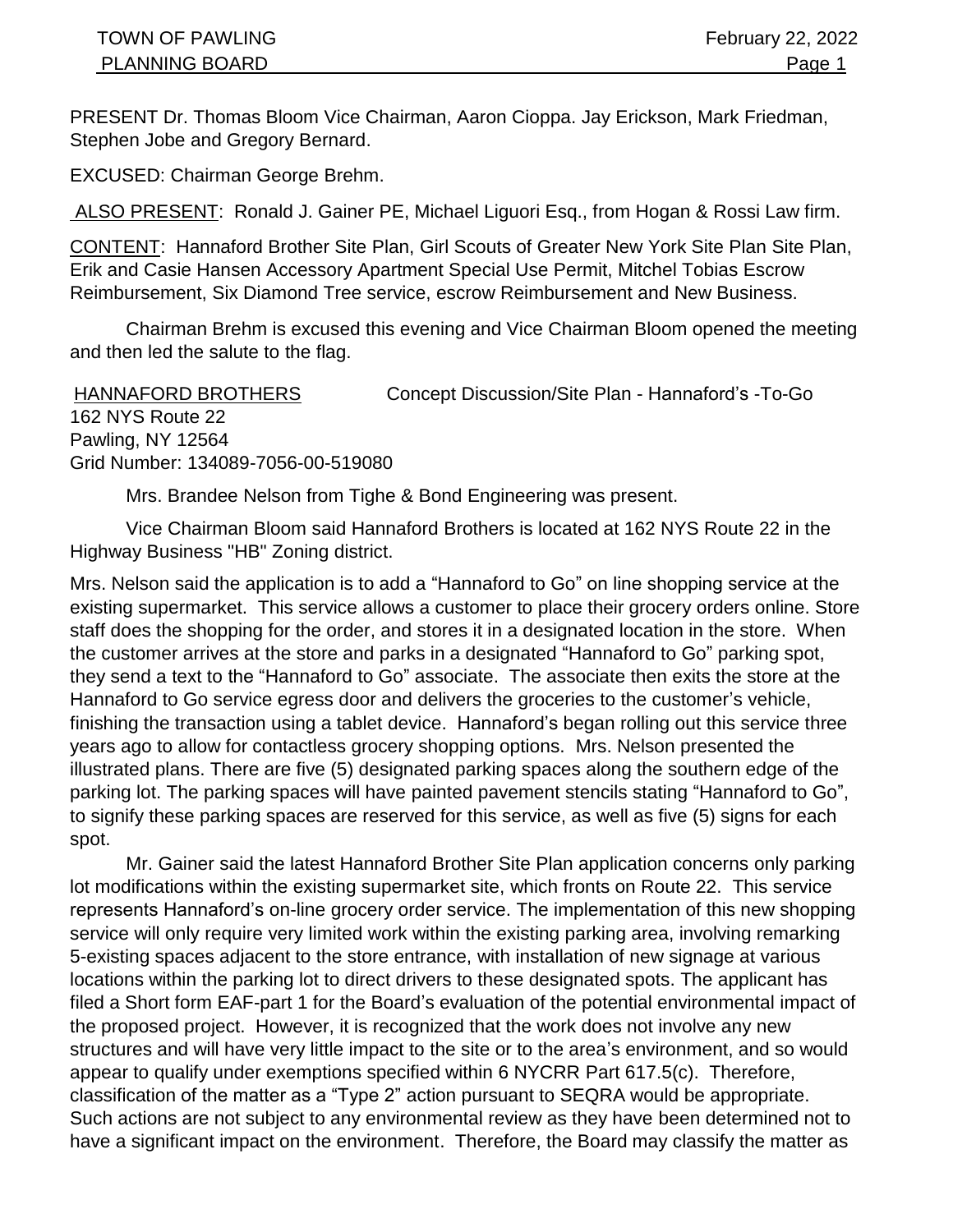such at your initial meeting and so conclude your SEQRA responsibility. Additionally, the Board may wish to schedule a Public Hearing this evening, which is required procedurally.

Mr. Bernard said the crosswalk and speed bump is located at the entrance of the building. This corner between the parking lot and front entrance is very busy from vehicular and pedestrian traffic entering the site from the parking lot, Route 22, and cars traversing through the parking lot. He has concerns on employee safety crossing the parking lot to the "Hannaford's to Go" section for parking.

Mrs. Nelson responded that Hannaford Brothers take their employee safety seriously. Part of the selection of these spaces that was taken into consideration was to provide the shortest distance for the associate to walk. Interior store renovations are made to provide coolers for groceries and allow the associate to gather the orders to bring out to shoppers. The position of the signage assists with control of the traffic. All associates are trained, and wear safety vests during deliveries. Part of the selection of these spaces is to provide short walking distances for the employees.

Vice Chairman Bloom suggested that the dimension of the five parking spaces become wider. If two cars enter at the same time, with two shopping carts, it could be tight. The applicant should revise the area to incorporate five wider parking spots for this service.

Mr. Bernard observed that since there are no curbs along the Hannaford to go parking spots, the signage will be set in the middle of nowhere.

Mrs. Nelson said the signage is installed with balusters. Hannaford eithers set the signage in balusters or sets the signage in a permanent structure. Most signage is placed in the landscape areas, to prevent any vehicular impact.

Mr. Cioppa said the cross walk should be restriped and marked for the safety of associates. The parking spaces should also be marked "Hannaford's to Go".

Mr. Erickson suggested taking 6 parking spaces and turn them into 5 parking spaces, creating a wider parking space for the safety of the associates and vehicles. The total amount of time a car is parked will be reduced by a customer picking up their groceries to go, opposed to a shopper who is spending 20 minutes, plus in the store shopping.

Following discussion, the Board concurred that they would like taking the five parking spaces and fitting them within (6) existing parking spaces, resulting in five (5) wider parking spaces.

Motion by Mr. Freidman to declare the Hannaford's to Go a Type II action according to SEQRA, therefore no further action is necessary by the Board.

Second by Mr. Cioppa. Vice Chairman Bloom asked for discussion. All were in favor and the Motion carried.

 Motion by Vice Chairman Bloom to request the secretary of the Board to make the necessary referrals:

● Dutchess County Planning & Development (GML 239m referral, property lies along Holmes Road (CR-30)

Town fire marshal.

Second by Mr. Cioppa. Vice Chairman Bloom asked for discussion. All were in favor and the Motion carried.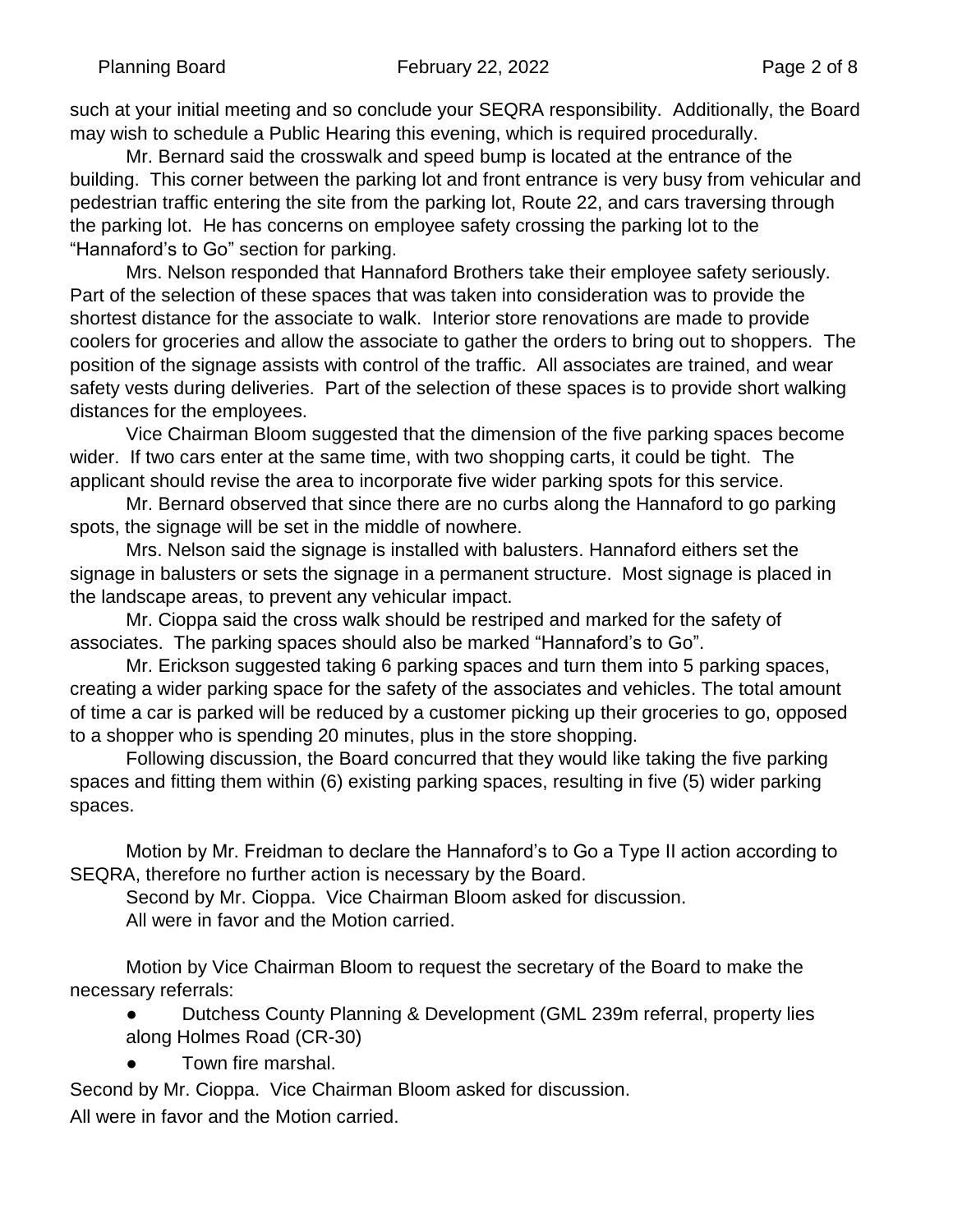Mr. Cioppa asked if the Board should waive the Drawing Compliance with 215-47 (c) this evening.

Mr. Gainer said the current site plan does not incorporate various information specified in the Code (map overall property, area map, topography etc.). However, given the very limited nature of the site work involved in implementing this "Hannaford to Go" feature, we believe that it would be acceptable to waive any informalities in the plan and accept the current drawings as suitable for the Board to act on the application. This waiver can be incorporated into the approval granted by the Board.

The Board members concurred.

GIRL SCOUTS of GREATER NEW YORK Further Discussion/Site Plan 81 Camp Road Holmes, NY 12564 Grid Number: 1340859-6955-00-070854

Mr. Adam Thyberg from Insite Engineering, Nina Lesser and Rohaen Wilks from Peter Gisolfi Associates, LLP Architects firm was present.

Vice Chairman Bloom said the property is located at 81 Camp Road Holmes, NY.

Mr. Thyberg said the project's architects are presenting the illustrated drawings this evening. A color palette and building architecture were presented. The first item of business is they respectfully request a Public Hearing be scheduled for next month's Planning Board meeting. The Girl Scouts of Greater New York Camp Kaufman wishes to replace their existing dining hall with a new facility. The septic tank and absorption field location for the existing dining hall is known, but based on capacity and condition, it does not meet the requirements of code conforming septic system. The design and permitting for a new code conforming SSTS for the renovated dining hall facility will be required. Due to inclement weather the testing is behind scheduled. Mr. Thyberg introduced Ms. Lesser.

Ms. Lesser began by saying the common philosophy of the GSGNY design team is to embrace sustainability solutions that will serve GSGNY well into the future. The team identified the following key objectives for the new building.

- Create a building which respects and enhances its environment.
- Design a highly efficient exterior envelope to minimize energy use.
- Use sustainable material and sources of energy.
- Install state-of-the-art equipment and

• Provide access to new technologies and educational programs for the summer camp and retreat programs that are offered throughout the year.

The new facility will be sized appropriately to accommodate current program needs with flexibility for future program growth. The submitted plan illustrates a new lobby with a welcome desk and an informal program space at the mezzanine level. The largest space is the new multi-purpose room which will serve primarily as the Camp's dining room. It will be supported by a new kitchen and dishwashing area, toilet rooms and administrative space. In addition, there will be four other program spaces to allow the GSGNY to schedule a variety of programs even when the dining room is in use. The design intent is to create a new building that blends harmoniously with its setting, and compliments the vernacular shape and style of the current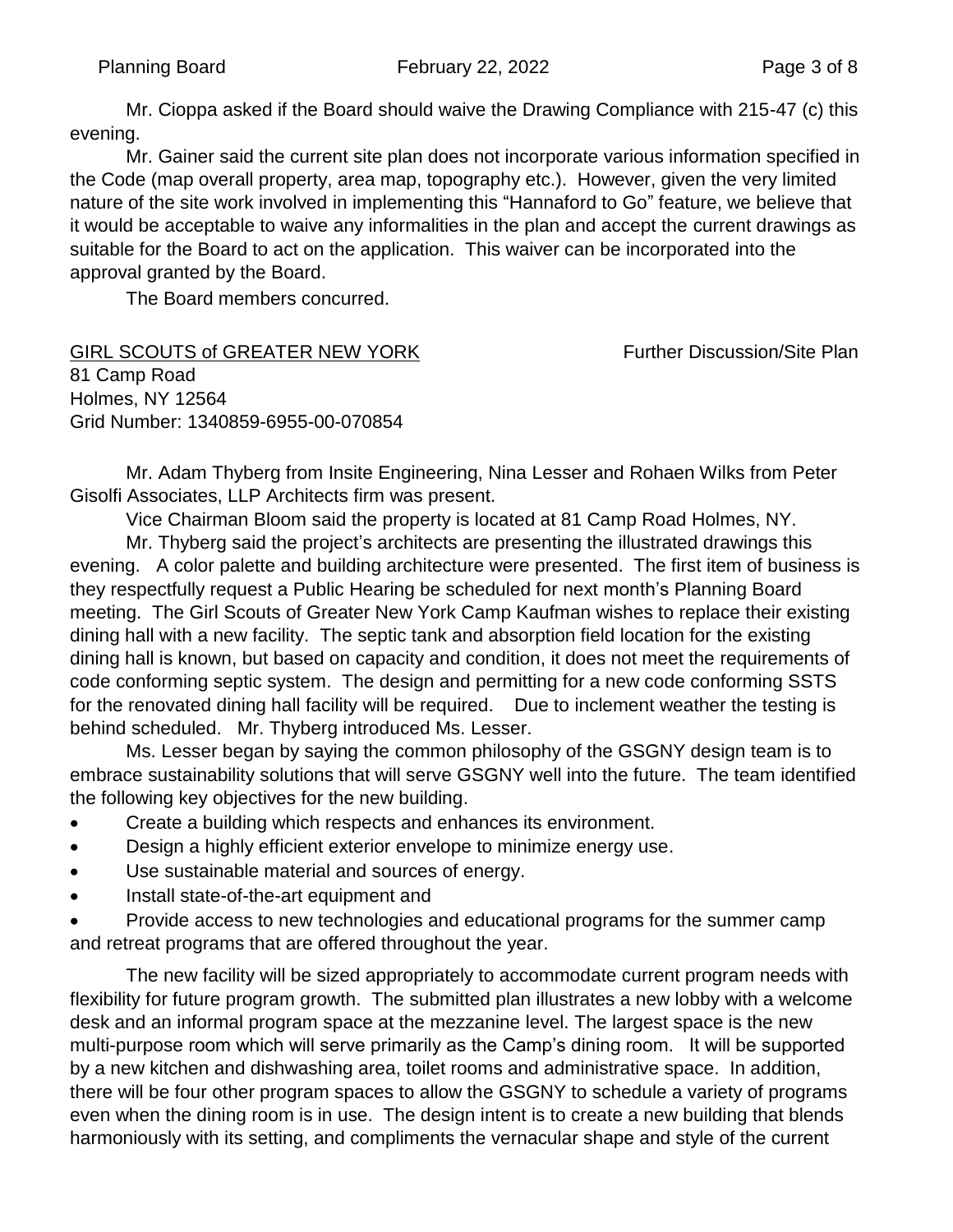camp cabins. Cookie Hall will be razed, and the new dining hall will be sited in the same vicinity to minimize the impact on the natural environment. The GSGNY design team is also exploring other "green measures" to create a building that will be intrinsically sustainable and environmentally friendly. It will be a place of recreation, socialization and education for the Girl Scouts for many years to come.

The proposed building colors are tan stucco front with cast stone sill, stone veneer, hollow metal door and shingle roof. There are timber arches in the building. Furthermore, they are seeking to reuse some of the current building material for furniture or exterior displays.

Mr. Erickson asked if the shingles are asphalt?

Ms. Lesser said the roof shingles are asphalt with standing seam, with a pattern of different roof materials. The main roofs are shingle with the classroom and two connectors using the seam roof material. The substantial components for the building are geothermal for the HVAC system and recycled material from the existing building. The proposal is for 8-inch studs for the wall with open cell insulation, creating a tight envelope. The glass will be energy efficient.

Mr. Gainer reviewed his technical memorandum dated February 16, 2022. He explained that the 30-day period for outside agencies to object to the Planning Board becoming Lead Agency expires prior to this meeting. Therefore, if no objections have yet been received, you may formally acknowledge yourselves as Lead Agency at tonight's meeting. The Board should therefore determine what additional information must be provided by the applicant in order for the Board to be in a position to make a SEQRA Declaration. Procedurally, the Board should schedule the Public Hearing for an upcoming meeting. The various technical comments concerning the plans were provided to the design engineer to address. The applicant's next step are detailed design of the stormwater management and sanitary disposal facilities.

Mr. Thyberg explained the proposed lighting. He will provide the Board specs on the fixture/wattages for the lighting.

 Vice Chairman Bloom said the Board should refer the Environmental Permits pursuant to Chapter 111 Freshwater Wetlands, and Watercourse and Chapter 171 Erosion and Sediment Control ordnance to Mr. Artus for review. Furthermore, the Board is at a point to declare ourselves lead agency pursuant to SEQRA.

Motion by Mr. Bernard that the Planning Board declare themselves lead agency pursuant to SEQRA for the Girl scouts of Greater New York-Camp Kaufman project.

Second by Mr. Cioppa. Vice Chairman Bloom asked for discussion. All were in favor and the Motion carried.

Motion by Mr. Bernard to refer the Environmental Permit to Mr. Walter Artus for review and comment.

Second by Mr. Cioppa. Vice Chairman Bloom asked for discussion. All were in favor and the Motion carried.

Dr. Bloom asked what is the goal of GSGNY to begin construction?

Mr. Thyberg said that GSGNY's goal is to begin construction during the summer of 2022.

Mr. Erickson said that as the building's placement is positioned due south, he suggested the north windows be reduced and increased on the south side. This would allow additional natural lighting to filter into the building and reduce lighting costs. Further, if the overhang were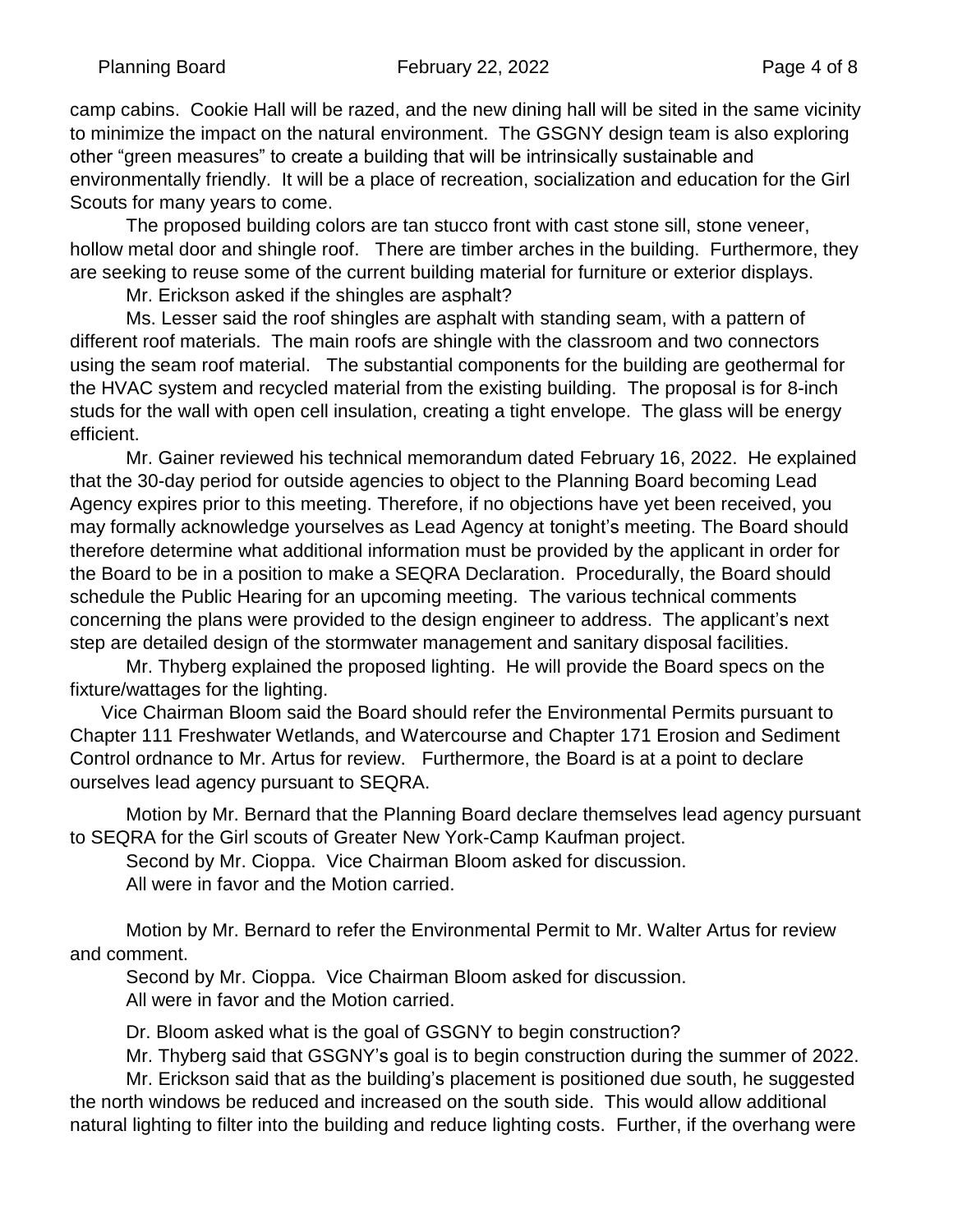increased, the building would get more natural shading when you don't want the sun. The idea is more exposure on the south side for a more economical and sustainable building. He suggested a ridge on the wall. In the long term, this would save the Girls Scouts money.

Vice Chairman Bloom asked what material will be used for the walkways? He asked if the paths would be lighted.

Ms. Lesser said for the walkways, the proposed material is blue stone pavers on the south side and scored concrete cement on the north side.

Mr. Wilks said the product typically used is a thermal blue stone. This type of stone does not get as slippery. There is a manufactured blue stone product that has been considered for use. Light scones will be installed on the building, and a lighting plan will be submitted to the Board.

Mr. Freidman asked several questions - if a parking plan has been submitted for the dining hall and camp. Where is the location of the loading docks and deliveries?

Ms. Lesser responded that all the onsite parking is at the bottom of the site. A proposal for handicap parking spaces is being considered closer to Cookie Hall. Ms. Lesser explained that a roadway entering the back of Cookie Hall is designated for deliveries, (i.e., food and propane etc.) and to be used as a loading dock.

Vice Chairman Bloom asked where are the dumpster locations?

Mr. Wilks responded the dumpster will be set back from the dining hall. A detail of the proposed dumpster enclosure needs to be included on the plans.

Vice Chairman Bloom said the next step is for the Board to schedule a Public Hearing for the March 21, 2022 meeting. Prior to the Public Hearing the applicant can submit revised drawings for the Board's review and discussion.

Holmes, NY 12564

Grid Number: 134089-11-6855-152505

ERIK AND CASIE HANSEN Special Use Permit for an Accessory Apartment 312 Holmes Road Concept Discussion

Erik and Casie Hansen, landowners, were present.

Vice Chairman Bloom said the 3.69±-acre property is located at 312 Holmes Road in a R-3 Zoning district. The applicants are before the Board for an Accessory Apartment Special Use Permit.

Mrs. Hansen said the property contains a single family 4-bedroom residence, and a separate unoccupied 1-bedroom structure. They wish to utilize the 1-bedroom residence as an accessory apartment. The small residence is a total of 520 square feet one bedroom and the main house is 3,400 square feet four bedroom with a sanitary sewage disposal system (SSDS).

Mr. Gainer said as the Board is aware that "accessory apartments" are permitted on one-family residential lots, pursuant to 215-17.1 "Accessory Apartments on one family residential lots", subject to compliance with all requirements specified therein. The proposal has a minor impact to the site. The Planning Board review process requires holding a Public Hearing for Special Permit. The project should also be referred to the following agencies.

Dutchess County Planning & Development (GML 239m referral, property lies along Holmes Road (CR-30))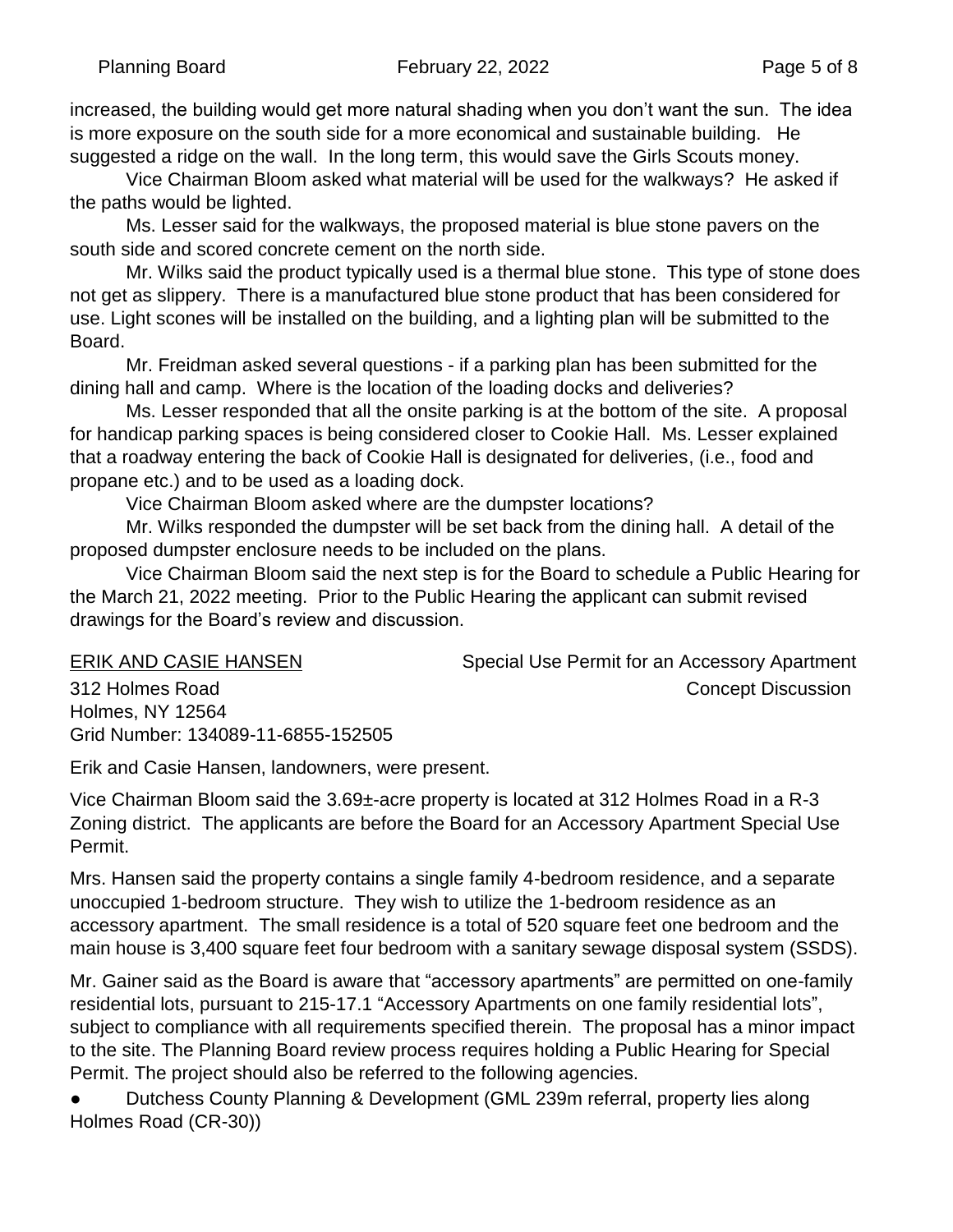● Town fire marshal.

Dutchess County Behavioral & Community Health (to confirm the adequacy of the existing water supply and SSTS on the property).

Site Inspection, if the Board so chooses.

● SEQRA - Pursuant to New York State Environmental Quality Review Act (Seqra) Title 6 NYCRR Part 617 Regulations now in effect (as of January 2019), as specified in 617.5c (11) construction or expansion of a single family, two family or three family residence on an approved lot, including extension of utility services, is now classified as Type 2 actions.

Vice Chairman Bloom asked if the Board wanted to schedule a site inspection? Following discussion, the Board felt this application is minor in nature and so did not schedule a site inspection.

Vice Chairman Bloom said the Board's next procedural steps are to assign Mr. Gainer to this project, grant concept approval and make the necessary referral.

Motion by Mr. Cioppa to assign Mr. Gainer to Erik and Casie Hansen Special Use Permit for an Accessory Apartment. Mr. Gainer and the Hansen's can work together subject to;

● The Board being kept informed on the project's status.

Second by Vice Chairman Bloom. Vice Chairman Bloom asked for discussion. All were in favor and the Motion carried.

Motion by Mr. Cioppa to grant concept approval for a Special Use Permit for an Accessory Apartment to Erik and Casie Hansen located at 312 Holmes Road, Holmes, NY.

Second by Mr. Friedman. Vice Chairman Bloom asked for discussion. All were in favor and the Motion carried.

Motion by Mr. Cioppa for the Board to request the secretary to make the necessary referral to;

- Dutchess County Planning & Development (GML 239m referral, property lies along Holmes Road (CR-30)
- Town fire marshal.
- Dutchess County Behavioral & Community Health (to confirm the adequacy of the existing water supply and SSTS on the property)

Second by Mr. Bernard. Vice Chairman Bloom, asked for discussion. All were in favor and the Motion carried.

MITCHEL TOBIAS **Administrative/Escrow Release** 

140 Jansen Road Holmes, NY 12531 Grid Number: 134089-6955-13-036321

Vice Chairman Bloom said the property is located at 140 Jansen Road. A letter was received on February 10, 2022 from Mr. Tobias requesting release of the escrow in the amount of \$250.00 for an Environmental Permit. The project has been completed and the secretary has verified with Mr. Artus that no fees are owed.

Motion by Mr. Erickson that the Planning Board recommends to the Town Board release of Mr. Tobias escrow in the amount of \$250.00.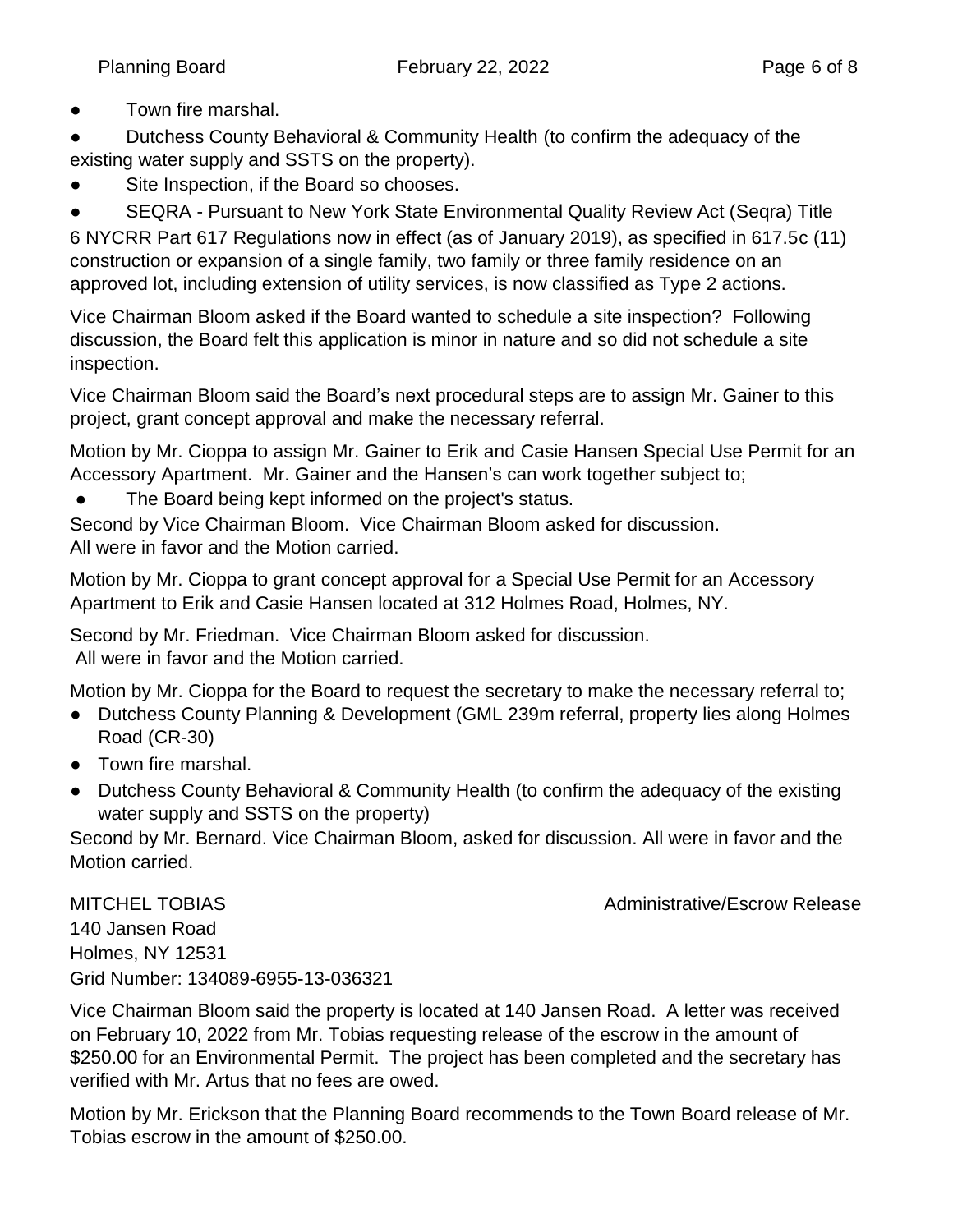Second by Mr. Cioppa. Vice Chairman Bloom asked for discussion. All were in favor and the Motion carried.

118 NYS Route 22

SIX DIAMOND TREE SERVICE **All and SIX DIAMOND** TREE SERVICE

Pawling, NY 12564 Grid Number: 134089-7055-00-503941

Vice Chairman Bloom said the property is located at 118 NYS Route 22. A letter was received from Mrs. Maria Quezada dated February 14, 2022 requesting release of escrow in the amount of \$9,168.41, as the Site Plan has been completed. A balance of \$1,000.00 will be held in the escrow account to cover the cost of site inspections by the engineer during construction.

Motion by Mr. Friedman to recommend to the Town Board release of Mrs. Maria Quesada escrow in the amount of \$9,168.41, minus monies for the inspections during construction. Second by Mr. Bernard. Vice Chairman Bloom asked for discussion. All were in favor and the Motion carried.

## NEW BUSINESS

i. Jennifer Coleman Letter - Board's review and discussion

Vice Chairman Bloom said the Board is in receipt of the Ms. Colemans letter requesting that the Special Use Permit for her accessory apartment be reduced from three (3) years to one (1) year. Ms. Coleman stated that Mr. Lombardozzi expressed concern on increase traffic and undesirable or potential disruption to the neighborhood. Additionally, he stated that her house and sight line is direct across from her home, this information is incorrect. During the Public Hearing she did not know this information. Following the meeting Ms. Coleman realized Mr. Lombardozzi sight line is not in direct sight of her home. Ms. Coleman only seeks to bring in good tenants that are respectful.

Mr. Bernard asked what is the point to reduce the SUP to one (1) year. The neighbors could make complaints over three years, making the Boards decision unfavorable.

Mr. Freidman said the residence is pre-existing. The three years was made based on a concession to the neighbors. Obviously, Ms. Coleman seeks to have respectful tenants as 101 Hurds Corner Road will become her home.

Following conversation, the Board reviewed options to reduce the time from three years to one year. The Board's preference is to keep the three-year temporary Special Use Permit time frame. The Board agreed that, from a process perspective, when a Public Hearing is held, the Board makes these decisions prior to any approval granted. The terms were accepted by the applicant during the Public Hearing, and if changes were made to the time frame another Public Hearing procedural would have to be held. In three years, Ms. Coleman can appear before the Board to make a decision on the granting of a permanent Accessory Apartment Special Use Permit.

## ADJOURMENT

On a Motion by Mr. Erickson and seconded by Mr. Freidman to adjourn the meeting at 8:30p.m. All were in favor and the Motion carried.